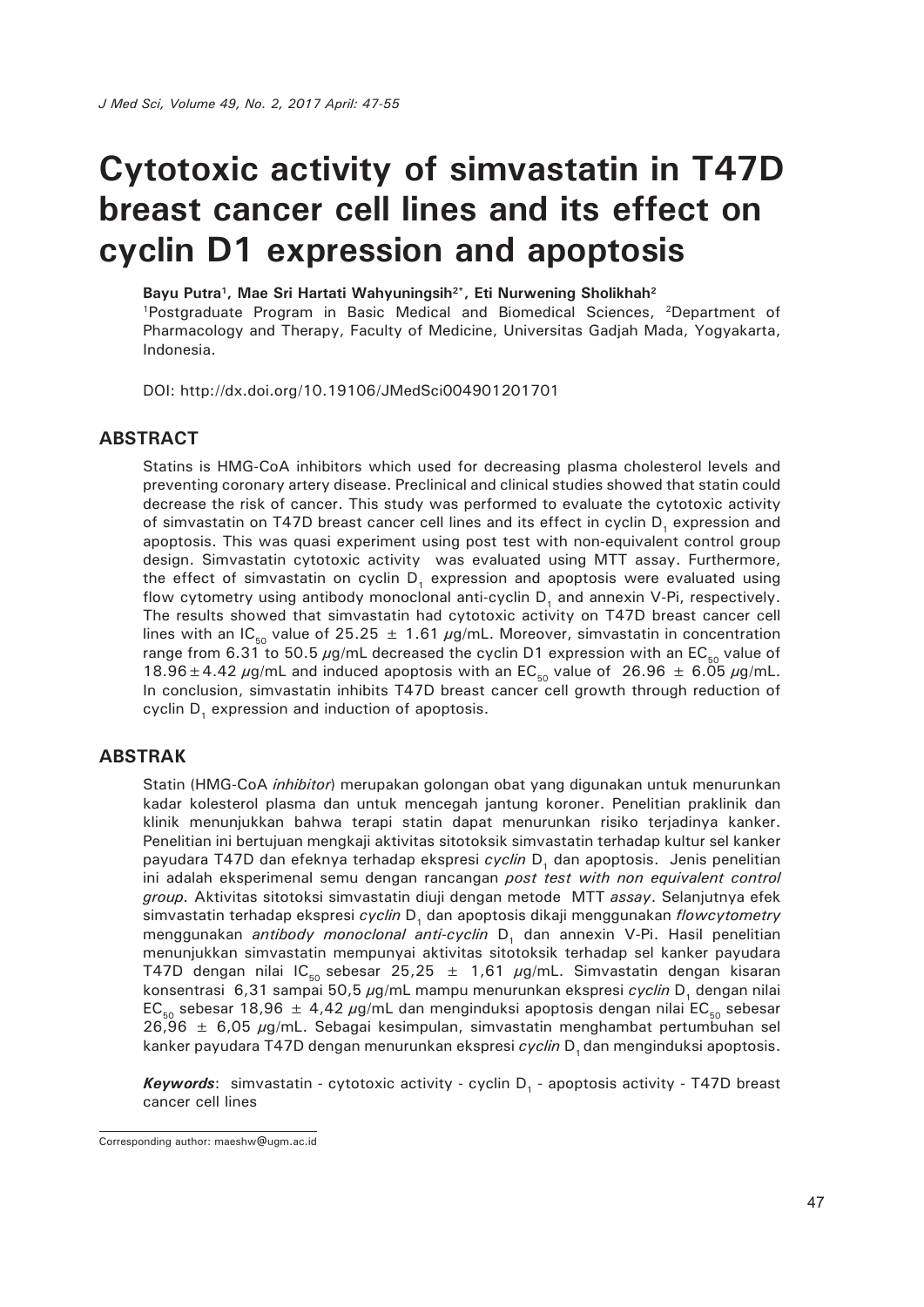### **INTRODUCTION**

Cancer can be defined as the rapid growth of body cells cause disorders thus growth beyond the limits of necessity and then invade and spread to other parts of the body. Breast cancer is one of the most common cancers that cause death in women in the world. In 2013 Ministry of Health, Republic of Indonesia reported that the prevalence of breast cancer was the second highest in Indonesia, approximately 0.5% of total population, with the highest prevalence in Yogyakarta Special Region  $(2.4\%)$ <sup>1</sup>

Statin (HMG-CoA Inhibitors) is drugs used for decreasing cholesterol level and prevent heart coroner disease.<sup>2</sup> In Indonesia, 82.3% patients with hypercholesterolemia still use statin as first choice drug with the most frequently used is simvastatin (42.8%) followed by rosuvastatin (27.9%) and atorvastatin  $(19.2\%)$ <sup>3</sup> Statin use is associated with 20% risk reduction of cancer. Statin have protective effect on cancer survivors therapy for more than 4 years.<sup>4</sup> Cohort study found that using simvastatin in patients diagnosed with breast cancer, could reduce the death rate of breast cancer<sup>5</sup>

Furthermore, the statins such as fluvastatin, atorvastatin and simvastatin can inhibit cell proliferation associated with decreasing synthesis of DNA and cell cycle arrest in  $G<sub>1</sub>$ and  $G_2/M$  by increasing the expression of p53 and p21 proteins and induces cell death with oxidative stress.<sup>6,7</sup> Simvastatin could also induce antiproliferative effects and increase expression of caspase 3 in order to stimulate apoptosis.8,9 This study was conducted to prove the cytotoxicity of simvastatin against T47D breast cancer cell lines and its effect on cyclin  $D_1$  expression and apoptosis.

#### **MATERIALS AND METHODS**

#### **Materials**

Simvastatin, 4-(2-hydrocyethyl)-piperazine-ethane) sulphonic acid (HEPES), RPMI 1640, fetal bovine serum (FBS) 10%, amphotericin B, penicillin-streptomycin, and trypsin were obtained from Sigma-Aldrich®. The T47D breast cancer cell lines was obtained from the Laboratory of Parasitology, Faculty of Medicine, Universitas Gadjah Mada, Yogyakarta. Other materials were doxorubicin (Ebewe), sodium dodecyl sulfate (SDS) (Gibco®), sodium bicarbonate (Nacalai Tesque), phosphate buffer saline (PBS) (Invitrogen®), MTT [3-(4,5-dimethylthiazol-2-yl)-2.5-diphenyltetrazolium bromide] (Bio Basic Inc.®), HCl (Merck®), cyclin D1-PE (A-12) monoclonal antibody (Santa cruz biotechnology, INC), and annexin V fluos staining kit (Roche®).

### **Cytotoxic activity assay**

The T47D breast cancer cell lines at 1 x 105 /mL were plated in 96 well microplate with 100  $\mu$ L each well and incubated for 24 hours in starvated media. One hundred  $\mu$ L of simvastatin solution in concentration 50; 25; 12.5; 6.25; 3.125; and 1.5625 µg/mL were added in triplicate and then incubated for 24 hours. The media in each well was changed with 100 μL new media and 10 μL MTT reagent was added in each well and then incubated for  $4-6$  hours in a CO<sub>2</sub> incubator at 37°C. Followed after incubation, 100 µL SDS in HCl 10% was added in each well and incubated at room temperature for 12 hours. The absorbance of each well was recorded using ELISA reader at  $\lambda$  of 595 nm. The absorbance of each well was used to calculate the percentages of proliferation inhibition by comparing with the control cells without any compounds. The concentration inhibiting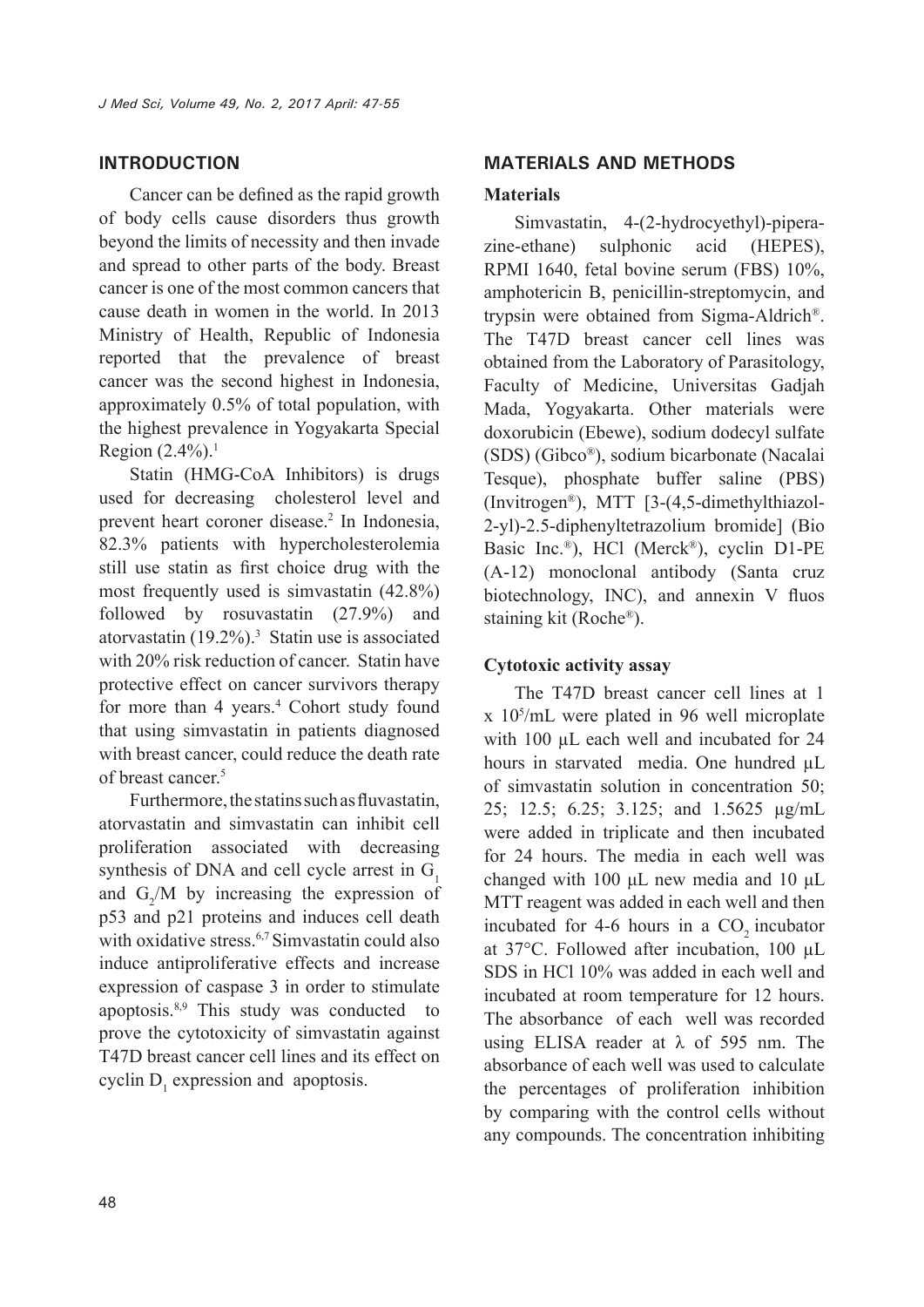50% (IC $_{50}$ ) of the cell lines was determined by probit analysis.

## **Expression of cyclin D<sub>1</sub> assay**

The T47D breast cancer cell lines were cultured in 6 well plates at  $5x10^5$  cells per well. Each well was added with 2000 µL of each concentration series of simvastatin 0; 6.31; 12.62; 25.25 and 50.48 µg/mL, and 400 µL of flowcytometry reagent. Cells suspension was transferred into the flowcytometry-tube through filter (nylon/glass cloth fabrics) using 1 mL micropipette. The profile of cyclin  $D_1$ expression was measured with flowcytometer and analyzed using FASC-Calibur program. Data were displayed in percentage of cyclin D, expression in each treatment groups. The effect on cyclin  $D_1$  expression was assessed on the concentration inhibiting 50% expression  $(EC_{50})$  which determined by probit analysis.

### **Apoptosis induction assay**

The T47D breast cancer cell lines were cultured at  $5x10<sup>5</sup>$  in 6 well plates. Each well was added with 2000 µL from each concentration series of simvastatin 0; 6.31; 12.62; 25.25 and 50.48 µg/mL and doxorubicin 0.15 µg/mL. Solutions were prepared using incubation buffer 10 mM Hepes/NaOH pH 7.4; 140 mM NaCl and 5 mM CaCl2. Labeling solution for

sample consisting of 15 to 30 μL of annexin V plus 1.5 mL of incubation buffer and 30 µL of PI. Incubation cells were placed at the dark room for 10-15 minutes at a temperature of 15-25°C. Apoptosis was analyzed using FACS-Calibur program to obtain distribution of the survived cell, apoptotic and necrotized cell on all treatment group. The apoptosis induction activity was assessed on the concentration inducing 50% apoptosis  $(EC_{50})$ which determined by probit analysis.

### **Statistical analysis**

Data of  $IC_{50}$  an  $EC_{50}$  were presented as mean  $\pm$  SD. Data of cyclin D1 expression and apoptosis induction were presented as percentage and compared using analysis of variance (ANOVA) followed by post hoc Bonferroni or Tamhane. A p value <0.05 was considered as statistically significant.

## **RESULTS**

### **Cytotoxic activity assay**

The inhibitory concentration 50%  $(IC_{50})$ of simvastatin and doxorubicin on T47D breast cancer cell lines were 25.25±1.61 and  $0.15\pm0.016$  µg/mL, respectively (TABLE 1). These results showed that simvastatin had cytotoxic activity on T47D breast cancer cell lines, although its activity was lower than that doxorubicin as positive control  $(p<0.05)$ .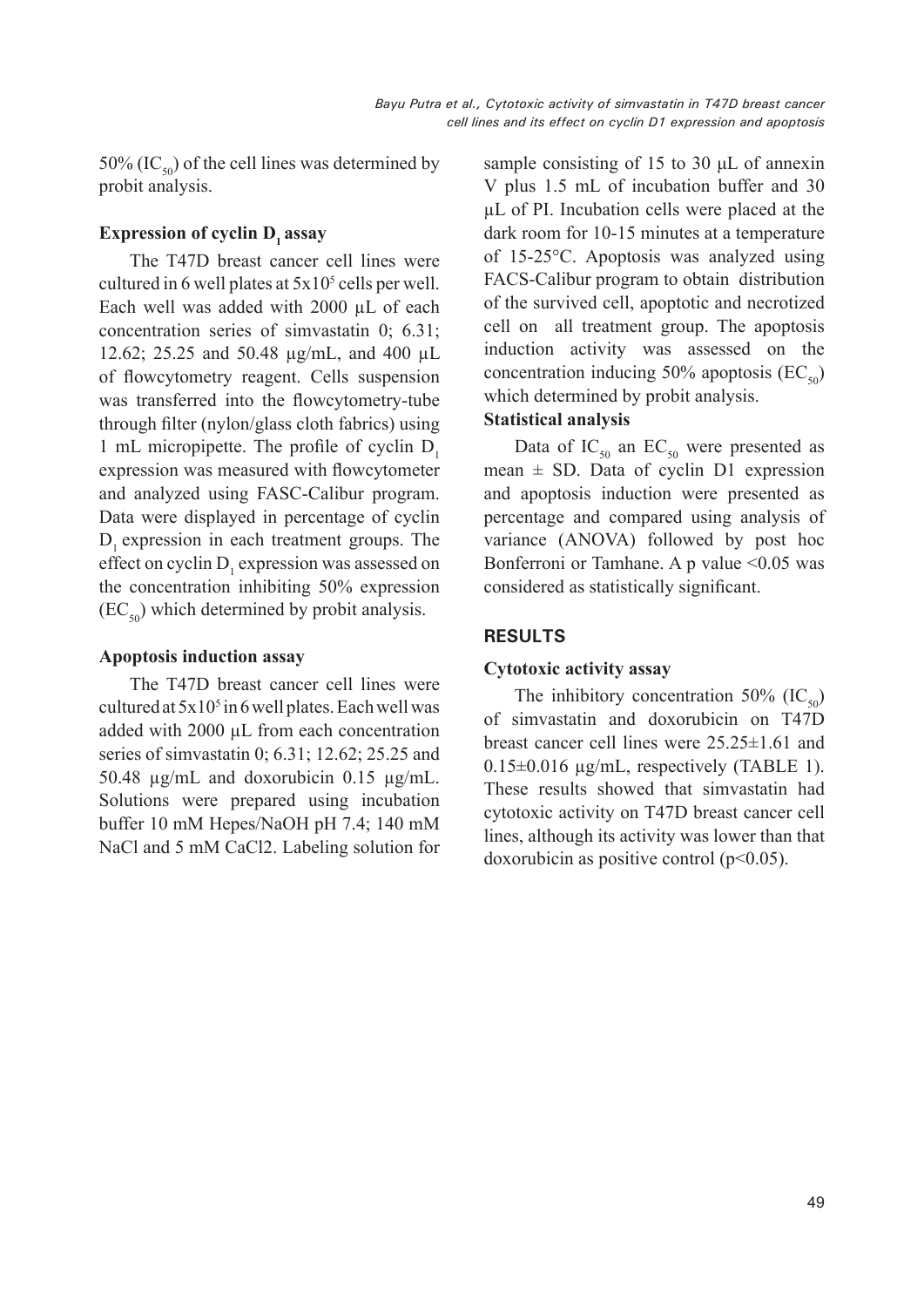|             |                               |            |           | Replication    |           |            |           |                  |
|-------------|-------------------------------|------------|-----------|----------------|-----------|------------|-----------|------------------|
| Drug        | Concentration<br>$(\mu g/mL)$ |            |           | $\overline{2}$ |           | 3          |           | Mean $IC_{50}$   |
|             |                               | Inhibition | $IC_{50}$ | Inhibition     | $IC_{50}$ | Inhibition | $IC_{50}$ |                  |
| Simvastatin | 50                            | 89.45      |           | 90.44          |           | 91.39      |           |                  |
|             | 25                            | 51.28      |           | 45.73          |           | 58.52      |           |                  |
|             | 12.5                          | 21.25      | 27.03     | 20.66          |           | 20.92      |           | $25.25 \pm 1.61$ |
|             | 6.3                           | 12.68      |           | 26.45          | 24.78     | 18.60      | 23.92     |                  |
|             | 3.1                           | 1.98       |           | 26.22          |           | 11.76      |           |                  |
|             | 1.6                           | 2.46       |           | 5.56           |           | 9.06       |           |                  |
| Doxorubicin | 0.25                          | 75.71      |           | 80.53          |           | 80.15      |           |                  |
|             | 0.13                          | 38.51      |           | 69.17          |           | 56.64      |           |                  |
|             | 0.06                          | 16.19      | 0.17      | 14.67          | 0.14      | 5.14       | 0.15      | $0.15 \pm 0.016$ |
|             | 0.03                          | 2.46       |           | 2.74           |           | $-6.25$    |           |                  |
|             | 0.02                          | $-10.84$   |           | $-9.49$        |           | $-9.02$    |           |                  |

|                                | TABLE 1. The percentage of T47D cell lines proliferation inhibition (%) and the IC <sub>50</sub> (mean $\pm$ SD) |
|--------------------------------|------------------------------------------------------------------------------------------------------------------|
| of simvastatin and doxorubicin |                                                                                                                  |

## **Expression of cyclin D<sub>1</sub> assay**

The cyclin  $D_1$  expression of T47D breast cancer cell line after incubation with simvastatin is presented in FIGURE 1. At

the left side showed population of cells that did not express cyclin  $D_1$ , and the right side showed population of cells that expressed cyclin  $D_1$ .



FIGURE 1. Cyclin D1 expression measured with flowcytometry in (a) control group without simvastatin, (b) simvastatin 6.31 µg/mL, (c) simvastatin 12.62 µg/mL, (d) simvastatin 25.25 µg/mL (e) simvastatin 50.48 µg/mL.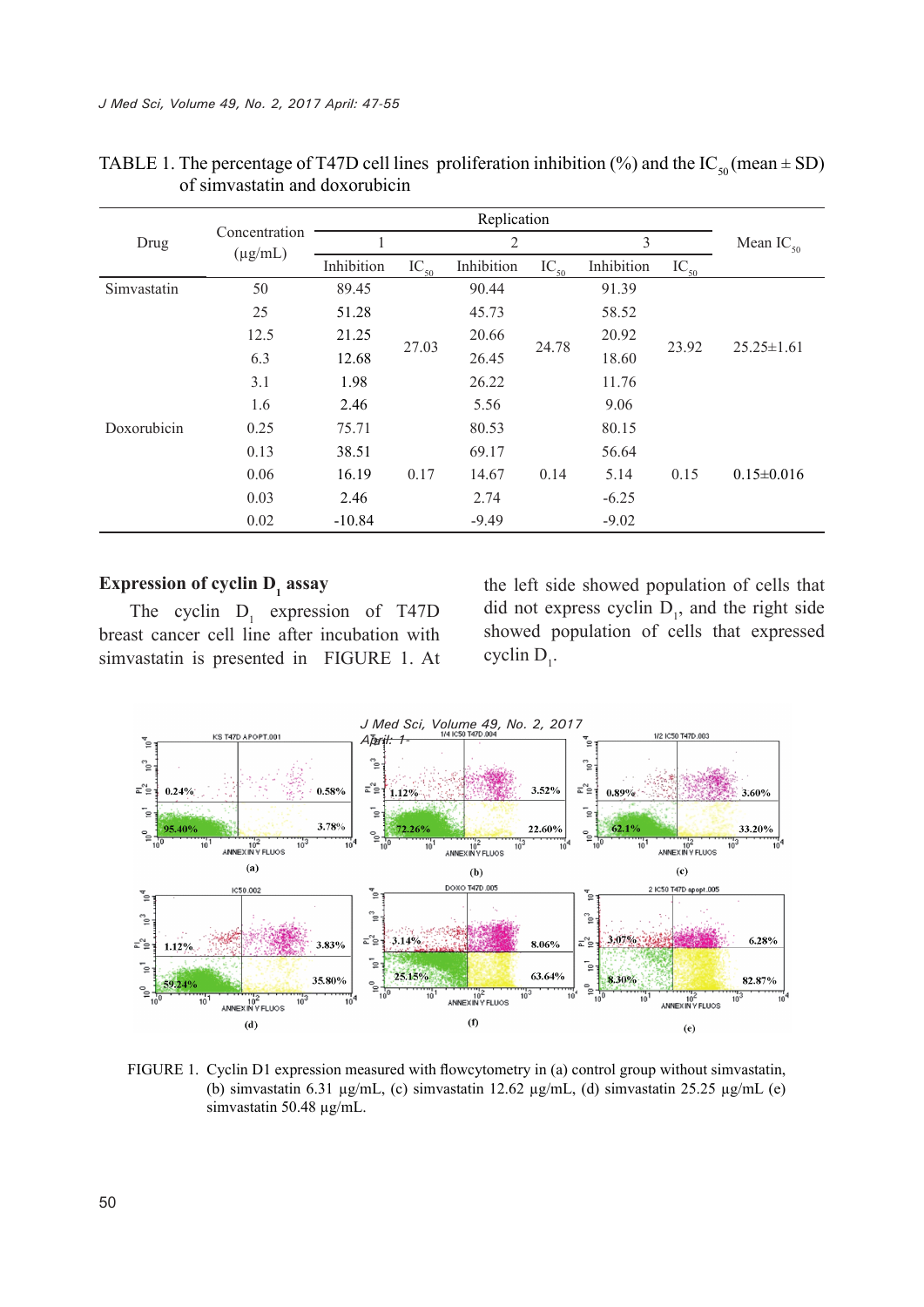| Treatment   | Concentration<br>$(\mu g/mL)$ | Cyclin $D_1$ expression<br>(Mean $\pm$ SD %) | p        | $EC_{50}(\mu g/mL)$ |
|-------------|-------------------------------|----------------------------------------------|----------|---------------------|
| Control     |                               | $65.89 \pm 0.73$                             |          |                     |
| Simvastatin | 6.31                          | 59.98 $\pm$ 1.81 <sup>b</sup>                |          | $18.96\pm4.42$      |
|             | 12.62                         | $54.97 \pm 3.42^b$                           | $0.000*$ |                     |
|             | 25.25                         | $45.01 \pm 3.96$ <sup>ab</sup>               |          |                     |
|             | 50.48                         | $25.23 \pm 13.72$ <sup>a</sup>               |          |                     |

TABLE 2. Cyclin  $D_1$  expression of T47D cells (%) after incubation with simvastatin for 24 hours.

\*:ANOVA; a: p<0.05, ANOVA followed by post hoc Bonferroni, compared with control; b: p<0.05, ANOVA followed by post hoc Bonferroni, compared with simvastatin 50.48 µg/mL.

#### **Apoptosis induction assay**

The apoptosis of T47D breast cancer cell line after incubation with simvastatin is presented in FIGURE 2. Lower left showed live cells population, lower right showed apoptotic cells, and upper right showed necrotic cells.



FIGURE 2. Apoptosis induction measured with flowcytometry after 24 hours incubation in (a) control group without simvastatin, (b) simvastatin 6.31 µg/mL, (c) simvastatin 12.62 µg/mL, (d) simvastatin 25.25 µg/mL, (e) simvastatin 50.48  $\mu$ g/mL, and (f) doxorubicin 0.15  $\mu$ g/mL as positive control. Lower left: live cells population, lower right: apoptotic cells, upper right: necrotic cells

TABLE 3 shows the T47D breast cancer cells apoptosis after incubation with simvastatin for 24 hours. The simvastatin IC<sub>50</sub> value (25.25  $\mu$ g/mL) obtained from the cytotoxic activity assay was also used as one of the tested concentration for apoptosis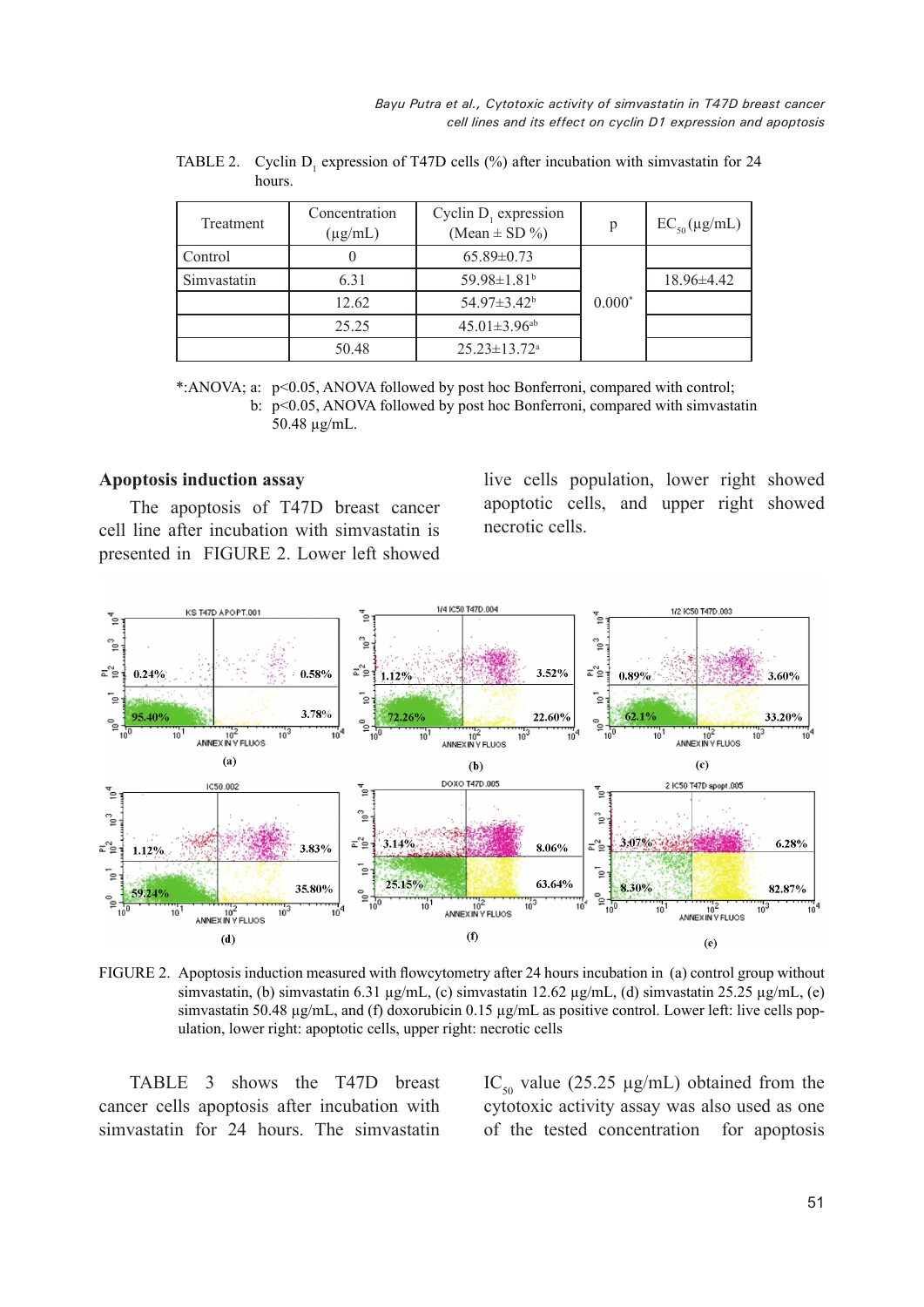assay. Simvastatin increased cells apoptosis in a concentration-dependent manner with the EC<sub>50</sub> value of 26.96  $\pm$  6.05 µg/mL. This finding indicated that incubation with simvastatin induces apoptosis in T47D breast cancer cells.

| Treatment   | Concentration<br>$(\mu g/mL)$ | Mean of apoptotic<br>T47D cells $(\%)\pm SD$ | p        | $EC_{50}(\mu g/mL)$ |
|-------------|-------------------------------|----------------------------------------------|----------|---------------------|
| Control     | $\overline{0}$                | $4.82 \pm 0.92$                              |          |                     |
| Simvastatin | 6.31                          | $20.87\pm4.55$                               |          | $26.96 \pm 6.05$    |
|             | 12.62                         | $19.60 \pm 11.79$                            |          |                     |
|             | 25.25                         | $31.60\pm8.62$                               | $0.000*$ |                     |
|             | 50.48                         | $82.39 \pm 0.54$ <sup>ab</sup>               |          |                     |
| Doxorubicin | 0.15                          | $66.94 \pm 2.97$ <sup>ab</sup>               |          |                     |

TABLE 3. Mean of apoptotic cell of T47D cells (%) after giving simvastatin or doxorubicin for 24 hours

\*: ANOVA Test; a: p<0.05, ANOVA continued post hoc Tamhane, compared with control; b: p<0.05, ANOVA continued post hoc Tamhane, compared with simvastatin 6.31 µg/mL.

#### **DISCUSSION**

#### **Cytotoxic activity of simvastatin**

The T47D breast cancer cell lines was used in this study due to its high homogeneity and its simplicity replaceable with frozen stock contamination observed. Therefore these cells are often used for *in vitro* cancer studies.10 The results showed that incubation with simvastatin at concentrations from 50 to 1.5625 µg/mL (119.45-3.73 µM) for 24 hours inhibited T47D cell lines proliferation. This finding was consistent with other *in vitro* studies conducted by some authors. Lee *et al.*11 showed that incubation with simvastatin at concentrations from 0 to 500  $\mu$ M (0-209.3) µg/mL) for 24 and 48 hours inhibited the bile duct cancer cells proliferation. The incubation with simvastatin at concentration from 15 to 120 µM (6.27 to 50.22 µg/mL) for 24 and 28 also inhibited lung cancer A549 cells proliferation.12,13 Furthermore, Huang *et al.* <sup>14</sup> reported that incubation with simvastatin at concentration from 2 to 16 µM for 24- 72 hours inhibited the HepG2 and Huh7 cell line growth. The proliferation inhibition of ECC-1 and Ishikawa cell lines were also observed after incubation with simvastatin at concentration from 0.01 to 50  $\mu$ M (0.0041 to 20.92 µg/mL).15

According to American National Cancer Institute (NCI), a compound is considered to have cytotoxic effect on cancer cell lines if its IC<sub>50</sub> lower than 50  $\mu$ g/mL.<sup>16</sup> Furthermore, a compound could be classified as a very active, active and moderate potential anticancer compound if they have  $IC_{50}$  value < 5, 5-10 and 11-30  $\mu$ g/mL, respectively.<sup>17</sup> Based on this criteria, simvastatin with an  $IC_{50}$  value of  $25.25 \pm 1.61$  µg/mL could be classified as a moderate potential anticancer compound. The  $IC_{50}$  of statin group on several cancer cell lines in different incubation period has been reported in the previous studies. The  $IC_{50}$  of simvastatin on MDM-231, SKBr3 and MCF7 cancerous cell varied from 1.26 to 91 uM.<sup>18</sup> whereas on A549 cancerous cells was 45  $\mu$ M and on HeLa cell line was 9.14 µM.12,19 Other statin drug, fluvastatin also showed cytotoxic effect against C6 glioma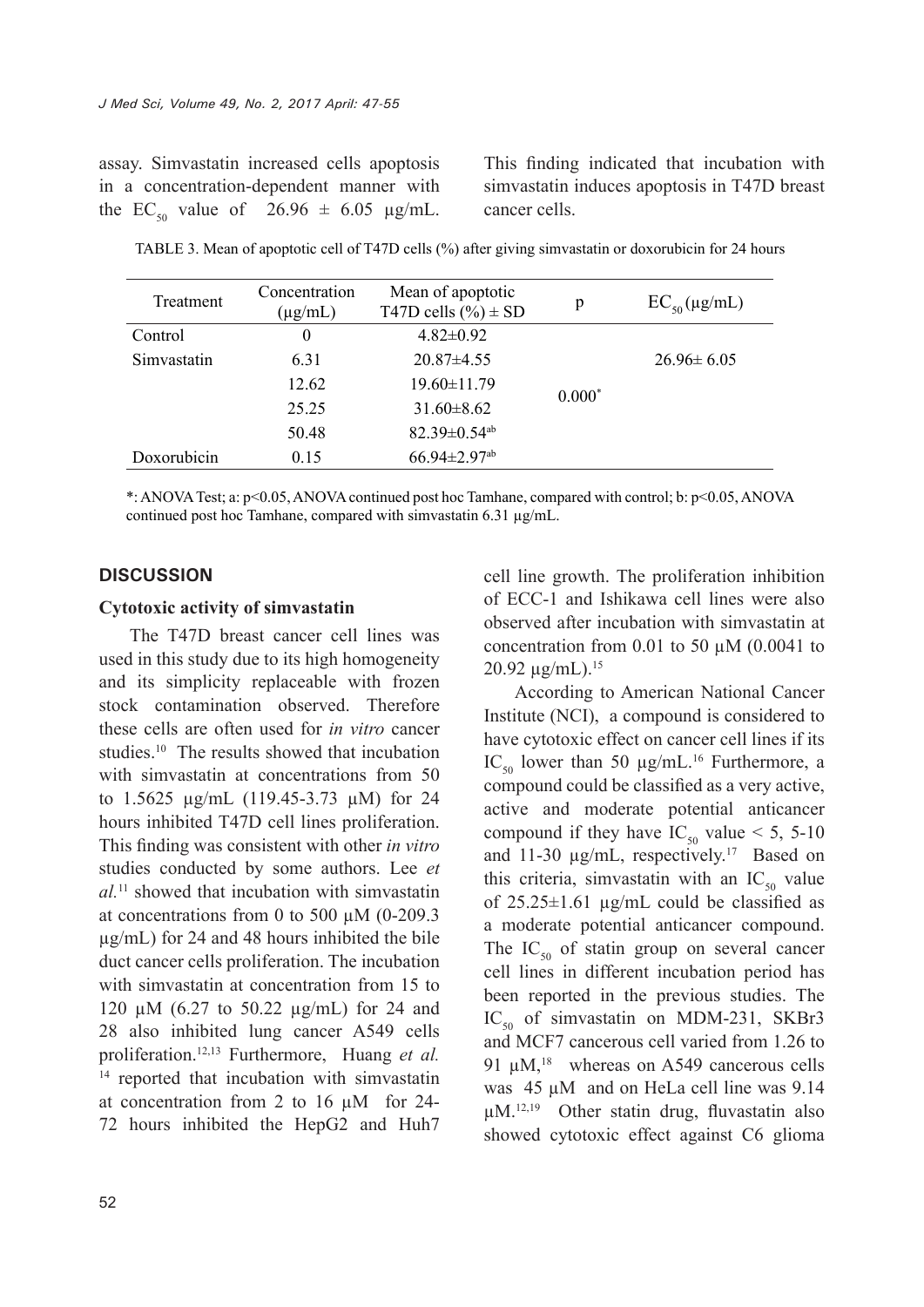cancer cells.18 In addition, atorvastatin was active against NCI-H292 cancer cells with an IC<sub>50</sub> value of 5.54  $\mu$ g/mL<sup>20</sup> and lovastatin was active against MDAMB468 and MDAMB231 cancer cells with  $IC_{50}$  values of 8 μg/mL and 5 μg/mL, respectively.21

# **Effect of simvastatin on cyclin D<sub>1</sub> expression**

Simvastatin decreased cyclin  $D_1$  expression of T47D breast cancer cell lines in a concentration-dependent manner (TABLE 2). This finding was similar with study conducted by Liang *et al.* <sup>22</sup> which showed that simvastatin at concentration range from 12.5 to 50  $\mu$ M (5.23 to 20.92  $\mu$ g/mL) induced cell cycle arrest of NCI-H460 cancer cells through reduction of cyclin  $D_1$  and CDK4 expression and enhancement of P21 inhibitors CKD expression. Simvastatin also decreased cyclin  $D_1$  expression and CDK on hepatocellular cancer cell lines (Hep3B and Huh-7).<sup>23</sup> Another study reported that simvastatin induced apoptosis in the HepG2 and Huh7 cancer cell lines and its activity was accompanied by inhibition of CDK and cyclin  $D_1$ , whereas CDK inhibitors p19 and p27 were enhanced.24 Other statins such as lovastatin also could affect the cell cycle by decreased cyclin D1-CDK 4 expression and increased p21<sup>WAF1/CIP1</sup> expression on MCF-7 cells.<sup>2</sup>

### **Apoptosis induction activity of simvastatin**

Simvastatin increased cells apoptosis in a concentration-dependent manner. This finding indicated that simvastatin induced apoptosis in T47D breast cancer cell lines. This finding similar with previous studies conducted by some authors. Gopalan *et al*. 25 demonstrated that incubation with simvastatin at concentration range from 0.625-5.0 µM for three days induced apoptosis of MCF7 and MDA-MB-231 cancer cell line via activation of JNK/CHOP/DR5 signaling pathway. Ghosh-Choudury *et al*. 26 also demonstrated that simvastatin attenuated the antiapoptotic  $Bcl_{\rm vt}$  expression and induced depression of phosphatase and tensin homologous (PTEN) expression through NFκB to inhibit breast cancer growth. In addition, Koyuturk *et al.*<sup>27</sup> reported that simvastatin induced apoptosis through involvement of JNK in breast cancer cells independent of their ER or p53 expression status. Simvastatin also suppressed PI3K/Akt/mTOR pathway by enhancing PTEN expression and by further sequentially dephosphorylating downstream cascades including Akt, mTOR, p70S6K, S6RP and 4E-BP1. Furthermore, simvastatin inhibited MAPK/ERK pathway by dephosphorylating sequential cascades such as c-Raf, MEK1/2 and  $ERK1/2.<sup>28</sup>$ 

## **CONCLUSION**

Simvastatin shows cytotoxic activity on T47D breast cancer cell lines with an  $IC_{50}$  value of 25.25 µg/mL. Furthermore, simvastatin decrease cyclin D1 expression with an  $EC_{50}$ value of 18.96 µg/mL, and induce apoptosis with an  $EC_{50}$  value of 26.96 µg/mL.

### **ACKNOWLEDGEMENTS**

Authors would like to thank all technicians for their valuable assistance during laboratory works.

### **REFERENCES**

- 1. Kementerian Kesehatan Republik Indonesia. Stop kanker*.* Jakarta: Pusat Data dan Informasi. Kementerian Kesehatan RI, 2015.
- 2. Sewester CS, Dombeck C, Olin BR, Kastrup EK, Hebel SK. Drugs facts and comparisons. St Louis MO: Lippincott Co., 2004.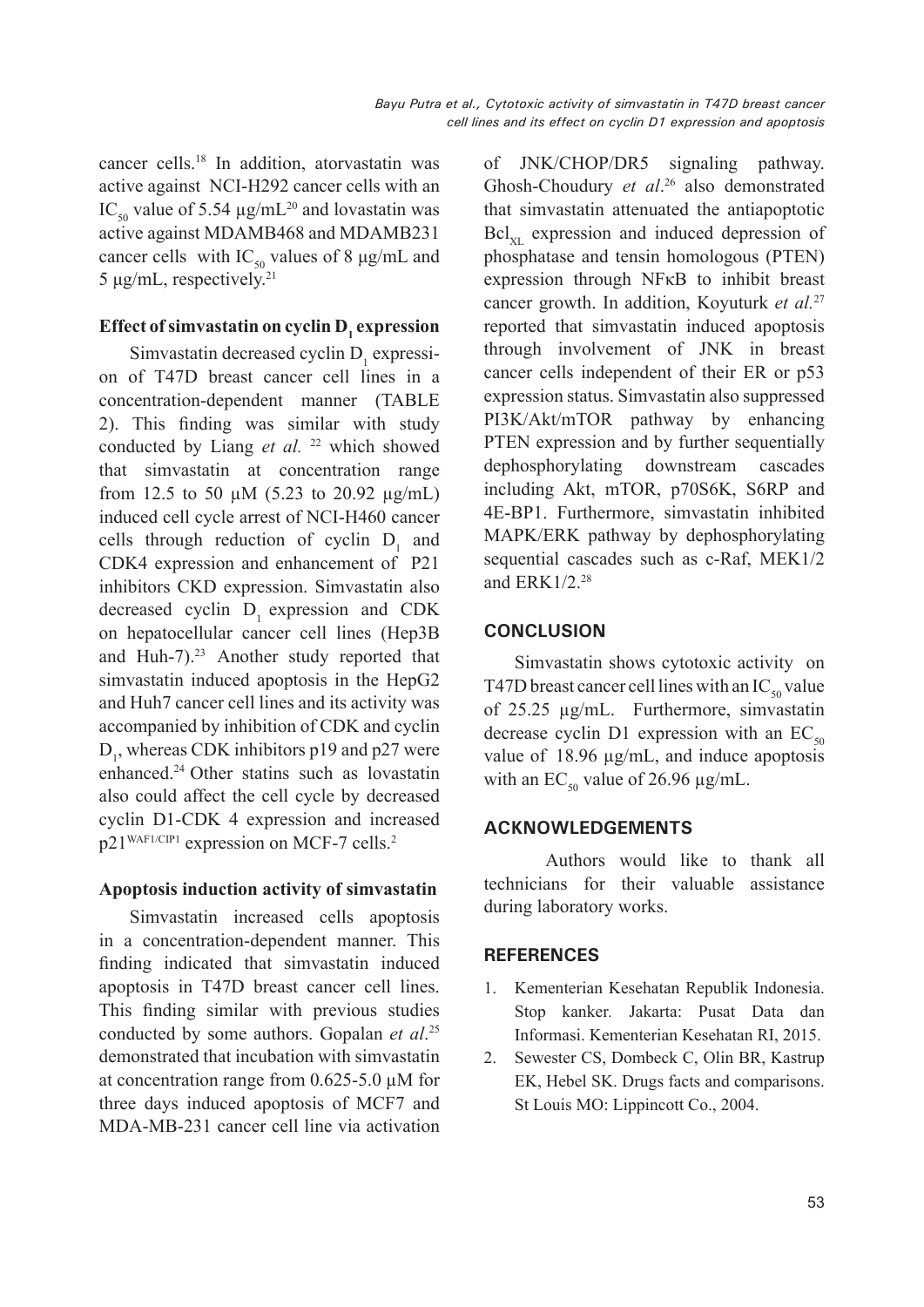- 3. Munawar M, Hartono B, Rifqi S. LDL cholesterol goal attainment in hypercholesterolemia: CEPHEUS Indonesian survey. Acta Cardiol Sin 2013; 29(1):71-81.
- 4. Graaf MR, Beiderbeck AB, Egberts AC, Richel DJ, Guchelaar HJ. The risk of cancer in users of statins. J Clin Oncol 2004; 22(12):2388-94. http://dx.doi.org/10.1200/ JCO.2004.02.027
- 5. Cardwell CR, Hicks BM, Hughes C, Murray LJ. Statin use after diagnosis of breast cancer and survival: a population-based cohort study. Epidemiology 2015; 26(1):68-78. http:// dx.doi.org/10.1097/EDE.0000000000000189
- 6. Horiguchi A, Sumitomo M, Asakuma J, Asano T, Asano T, Hayakawa M. 3-hydroxy-3-methylglutaryl-coenzyme a reductase inhibitor, fluvastatin, as a novel agent for prophylaxis of renal cancer metastasis. Clin Cancer Res 2004; 10(24):8648-55. http:// dx.doi.org/10.1158/1078-0432.CCR-04-1568
- 7. Sanchez CA, Rodrıguez E, Varela E, Zapata E, Paez A, Masso FA, *et al*. Statin-induced inhibition of MCF-7 breast cancer cell proliferation is related to cell cycle arrest and apoptotic and necrotic cell death mediated by an enhanced oxidative stress. Cancer Invest 2008; 26(7):698-707. http://dx.doi. org/10.1080/07357900701874658
- 8. Lee SK, Kim YC, Song SB, Kim S. Stabilization and translocation of p53 to mitochondria is linked to Bax translocation to mitochondria in simvastatin-induced apoptosis. Biochem Biophys Res Commun 2010; 391(4):1592-7. http://dx.doi.org/10.1016/j.bbrc.2009.12.077
- 9. Gallelli L, Falcone D, Scaramuzzino M, Pelaia G, D'Agostino B, Mesuraca M, *et al*. Effects of simvastatin on cell viability and proinflammatory pathways in lung adenocarcinoma cells exposed to hydrogen peroxide. BMC Pharmacol Toxicol 2014; 15:67. http://dx.doi.org/10.1186/2050-6511- 15-67
- 10. Burdall SE, Hanby AM, Lansdown MR, Speirs V. Breast cancer cell lines: friend or foe? Breast Cancer Res 2003; 5(2):89-95.
- 11. Lee J, Hong EM, Jang JA, Park SW, Koh DH, Choi MH, *et al*. Simvastatin induces apoptosis and suppresses insulin-like growth factor 1 receptor in bile duct cancer cells. Gut Liver 2016; 10(2):310-7. http://dx.doi.org/10.5009/ gnl15195
- 12. Kim YS, Seol CH, Jung JW, Oh SJ, Hwang KE, Kim HJ, *et al*. Synergistic effect of sulindac and simvastatin on apoptosis in lung cancer A549 cells through AKT-Dependent down regulation of survivin. Cancer Res Treat 2015; 47(1):90-100. http://dx.doi. org/10.4143/crt.2013.194
- 13. Li Y, Fu J, Yuan X, Hu C. Simvastatin inhibits the proliferation of A549 lung cancer cells through oxidative stress and up-regulation of SOD2. Pharmazie 2014; 69(8):610-4.
- 14. Huang X, Ma J, Xu J, Su Q, Zhao J. Simvastatin induces growth inhibition and apoptosis in HepG2 and Huh7 hepatocellular carcinoma cells via upregulation of Notch1 expression. Mol Med Rep 2015; 11(3):2334- 0. http://dx.doi.org/10.3892/ mmr.2014.2976
- 15. Schointuch MN, Gilliam TP, Stine JE, Han X, Zhou C, Gehrig PA, *et al*. Simvastatin, an HMG-CoA reductase inhibitor, exhibits anti-metastatic and anti-tumorigenic effects in endometrial cancer. Gynecol Oncol 2014; 134(2):346-55. http://dx.doi.org10.1016/ j.ygyno.2014.05.015
- 16. Nurani LH, Widyarini S, Mursyidi A. Uji sitotoksik dan uji kombinasi fraksi etil asetat ekstrak etanol akar pasak bumi (*Eurycoma longifolia* Jack) dan doxorubicin pada sel limfosit. J Trop Pharm Chem 2015; 3(2):138- 47.
- 17. Xu YJ, Yip SC, Kosela S, Fitri E, Hana M, Goh SH, *et al*. Novel cytotoxic polyprenylated xanthones from garcinia gaudichaudii. Org Lett 2000; 2(24):3945-38. http://dx.doi. org/10.1021/ol006730t